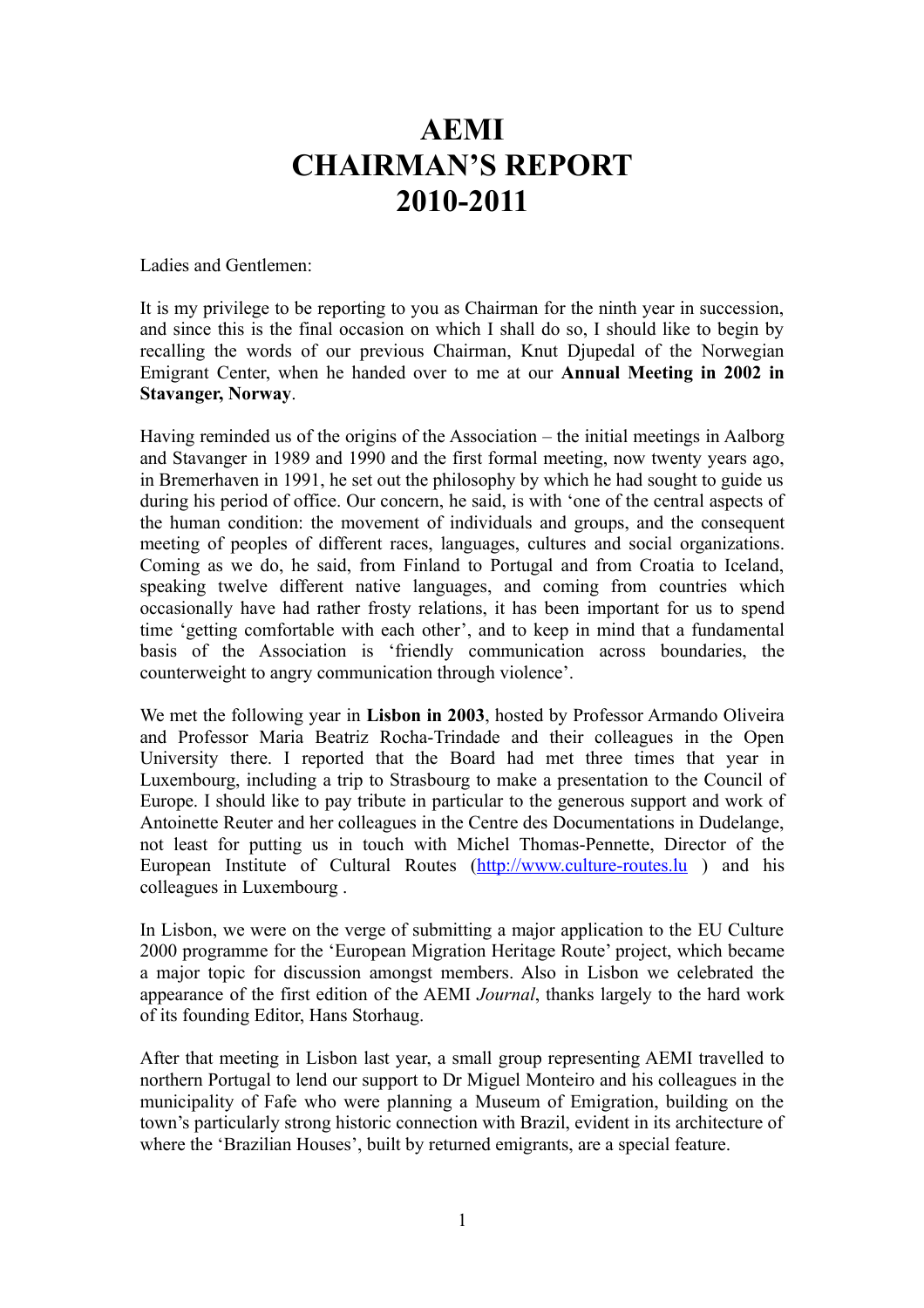**In 2004** we met in Växjö,Sweden, hosted by Dr Per Nordahl and his colleagues at the Swedish Emigrant Institute.

I reported that although the Board had not met face-to-face in the course of the year, our effort had been mainly directed towards three main objectives: completion of an application for the European Migration Heritage Route Project to the European Union-funded Culture 2000 programme, which was done in November 2003; preparation for a pilot European Migration Heritage Week programme in October 2004; and production of the second issue of the *AEMI Journal*. The anticipated results of the European Migration Heritage Route project were:

- 1. Enlargement the Association of European Migration Institutions to include one member institution in each European state and thereby a more inclusive and effective trans-European network focused on migration heritage
- 2. Value added to European Migration Heritage through development of a new on-line 'European Migration Heritage Resources Portal'
- 3. Enhanced awareness of European Migration Heritage through establishment of a new, annual 'European Migration Heritage Week' (October), including an events programme, advertised and co-ordinated by the enlarged Association of European Migration Institutions Network
- 4. Improved access to European Migration Heritage through establishment of a new 'European Migration Heritage Route'

As it turned out, we were not successful with the funding application. Nevertheless, through the experience of putting together our application we learned a great deal about ourselves as an Association and our capacity and appetite for delivering such an ambitious programme and these remained our strategic goals.

In Växjö we welcomed several new members, launched the second issue of our AEMI *Journal*, heard many interesting papers on the theme of 'Connecting Contemporary Migration with the Past' and engaged in discussion.

When we met **in Paris in 2005**, hosted by Driss El Yazami and his colleagues in Generiques, in the splendid setting of the House of Europe. I reported that the Board had had one face-to-face meeting in the course of the year, in Luxembourg, thanks again to Antoinette Reuter and her colleagues, as part of a seminar and major conference organised by the Centre des Documentations on 'The European Itinerary of Migration Heritage' which showcased the achievements of the Cultural Routes programme of the European Institute of Cultural Routes. If we needed any further convincing, this excellent conference impressed upon us how successful the European Institute of Cultural Routes has been in promoting a huge range of 'routes' or 'itineraries', and how important it was for us to make sure that the theme of migration was well represented.

A most pleasant and very exciting occasion during that year was the official opening of the new Emigration Museum in Bremerhaven, Germany – the Deutsches Auswandererhaus – on Monday 8 August. I was delighted to be there on behalf of the Association along with our immediate past Chairman Knut Djupedal, Antoinette Reuter and Wolfgang Grams. The Association received distinguished mention in the speeches. So did our long-standing member Jürgen Rudloff and his colleagues of the Förderverein Deutsches Auswanderermuseum. It must have been be particularly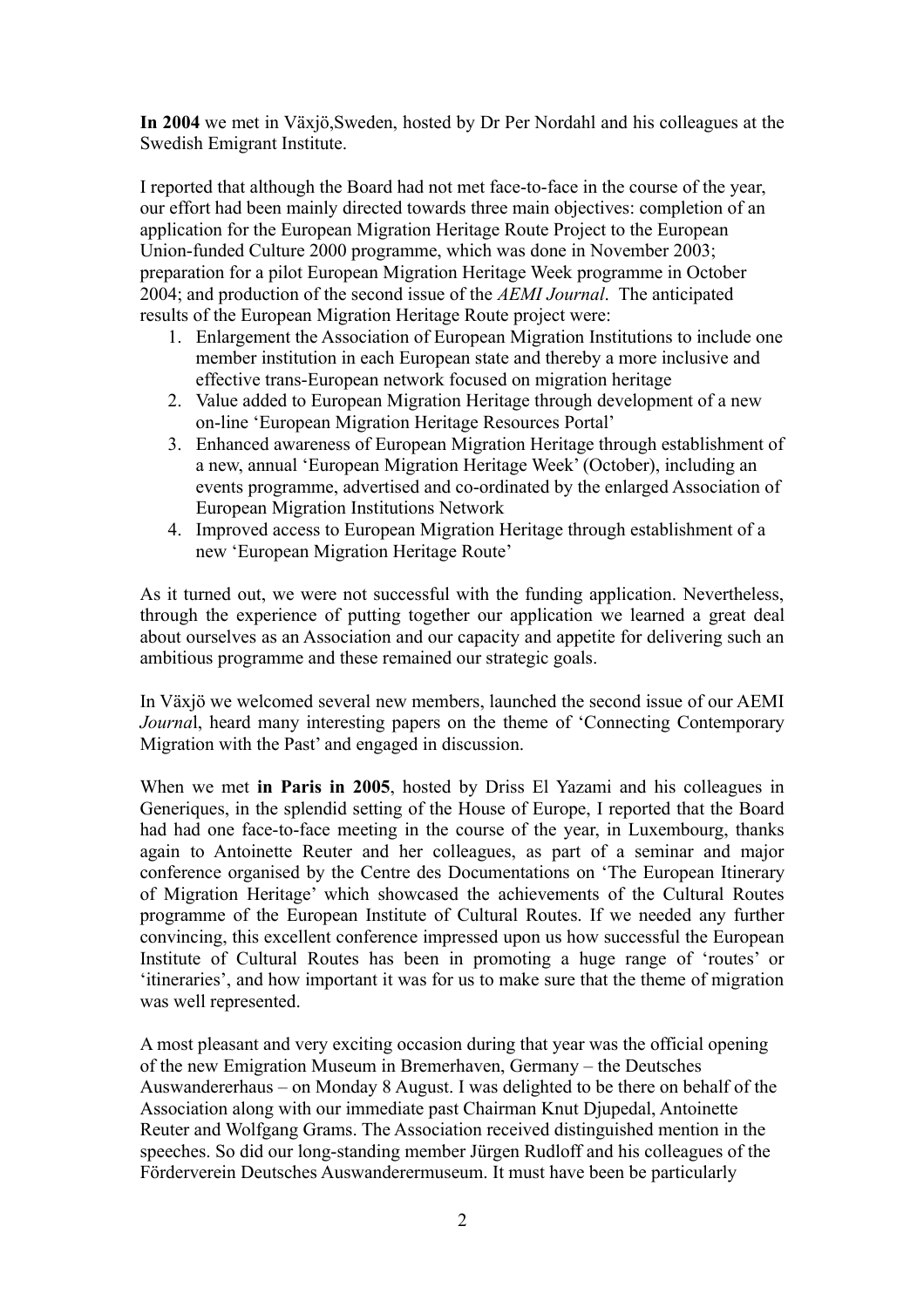gratifying for them to see their dream realised in such an impressive new building. We should remember here with gratitude that it was Jürgen and his colleagues who hosted the meeting in 1991 at which the decision was taken to formally launch our Association. We should also remember them hosting our Annual Meeting Bremerhaven in 2000 when the announcement of funding for the new museum was made. Those of us who were in Växjö may well also remember the presentation of the new museum given to us by Simone Eick and her assurance that even though building had not even begun at that stage that it would be ready to open in August 2005 – as indeed it was!

What I said at the time of the opening was that "members of AEMI throughout Europe and beyond will be thrilled that this project has come to such successful fruition and it will be a great encouragement to them. It is difficult to think of more pressing challenge in Europe today than that presented by migration. What we know from history is that rapid social change rarely takes place painlessly and there needs to be serious investment in education if people are to adjust smoothly to new circumstances. Making the link between Europe's long tradition of emigration to its 'New World' and current immigration is vital to our future well being and this new museum is a splendid example of investment that helps us to make that link. … We look forward to working with this excellent new institution in taking a leading role in the development of migration studies world-wide."

In Paris last year we welcomed several new members, launched the third issue of our AEMI *Journa*l and heard many interesting papers on the theme of 'Cinema, Literature and Migration'. I remember in particular the guided tour we had round the Palais de la Porte Doré, which was under renovation as the site of the new national museum of immigration history, *Cité de l'histoire de l'immigration*, which was due to open in April 2007. I also recall the fascinating tour of Paris by bus, designed by the staff of Génériques, based on the theme of migration and our visit to the Belleville district, which was to feature so prominently in the news after riots there few weeks later – a powerful reminder of what can happen when migration policy does not work.

This completed my first three-year term as Chairman.

**In 2006 we were in Trogir, Croatia** for our Annual Meeting, hosted by Silva Meznaric and her colleagues at the Institute for Ethnic and Migration Research, Zagreb. The venue for the Annual General Meeting that year was most unusual. In keeping with our theme, the whole meeting was truly migratory, beginning in the beautiful mainland town of Trogir and then moving to the island of Vis on board the 'Adriatic Paradise', with the Annual General Meeting being held on the return journey, against the noise of the ship's engines.

I reported that it had not proved possible for the full Board to have a face-to-face meeting that year bu that Hennig Bender, our then Secretary and Treasurer and I had been able to meet, once more at a seminar in Luxembourg, which included a series of papers on Migration Database, thanks to the Centre des Documentations in Dudelange. One important development that I was able to draw attention to was the publication of the 'Migration Heritage Map of Germany' by the German National Tourist Office [\(www.cometogermany.com\)](http://www.cometogermany.com/) with the assistance of Wolfgang Grams,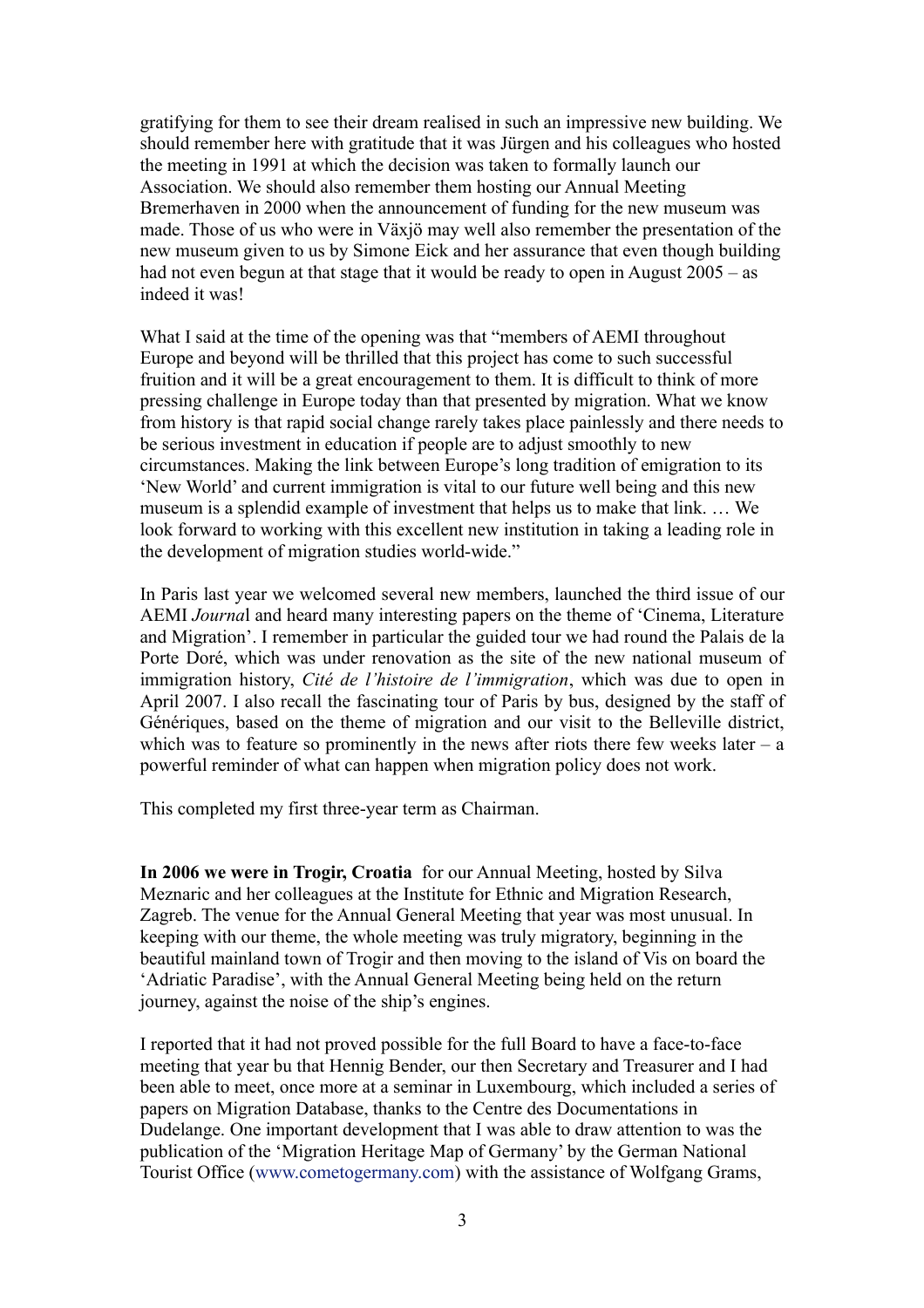which has since provide an inspiration and model to others. Another useful model was the migration tour of Paris and associated brochure developed by Génériques.

I also reported that just as we had been delighted the previous year to welcome as new members the Museum of Emigration and Communities in Fafe, Portugal, represented by Miguel Monteiro, and the Kinship Center, Karlstad, Sweden, represented by Erik Gustavson, we were now pleased to welcome intentions to apply for membership from representatives of the Cité nationale de l'histoire de l'immigration, Paris and the Association pour la Maison de la Memoire de l'emigration des Pyrenees at du Sud-Ouest de la France, and also to receive an application for associate membership from the Lower East Side Tenement Museum, New York. It was also a special pleasure to welcome Benan Oregi from the government of the Basque country who had visited several member institutions, including my own, that summer.

I also said that the opening of a national museum concerned with migration in France in April 2007 would be a major development in our field, like the opening of the German Emigrant Museum in August 2005. I said 'all the indications are that migration will remain an issue at the top of the political agenda for all the countries of Europe for the foreseeable future, whether as mainly receiving countries or sending countries, and the force of the argument for more investment in migration studies of all kinds is increasingly apparent. The better we understand our migration heritage, the more likely we are to make good decisions about current migration policy and respond well as citizens to the challenges that current migration brings'.

One major project that several of our member institutions were then engaged in exemplified this well. This was the Youth and Migration Project 2008, involving collaboration primarily between Stavanger, Norway and Liverpool, England, in which Hans Storhaug took a leading role. Our colleagues in Dudelange were also then planning an important migration project for 2007 when Luxembourg would be European Capital of Culture.

**In 2007 the Annual Meeting took place in Finland** for a second time, kindly hosted in Turku once more by Olavi Koivukangas and his colleagues at the Institute of Migration in their splendid new premises.

I reported that the Board had held one face-to-face meeting during the year 2-3 July in Aalborg, Denmark, thanks to the hospitality of the Secretary and Treasurer, Henning Bender. There we reviewed our Strategic Plan, noting that since the Annual Meeting in Portugal (2003), the Association has gained 7 new members (in Croatia; in Germany (Ballinstadt); in Italy (Genoa); in Portugal (Fafe); in Scotland (Scots Abroad); in Sweden (Kinship Center and Immigrant Institute). Regrettably, we have also lost 4 members in Iceland; Ireland (Dunbrody); in Germany (Hamburg); in Italy (Rome); in Denmark (Farum). We also noted that some member institutions had paid subscriptions consistently but never managed to send a representative to an Annual Meeting, and we discussed possible ways of encouraging them to do so.

We also discussed the conference on Migration Museums that was held 23-25 October 2006 in Rome, jointly organized by UNESCO and IOM with the objective of exchanging information on the role of migration museums in promoting migration integration policies and cultural diversity. This was a major new initiative in our field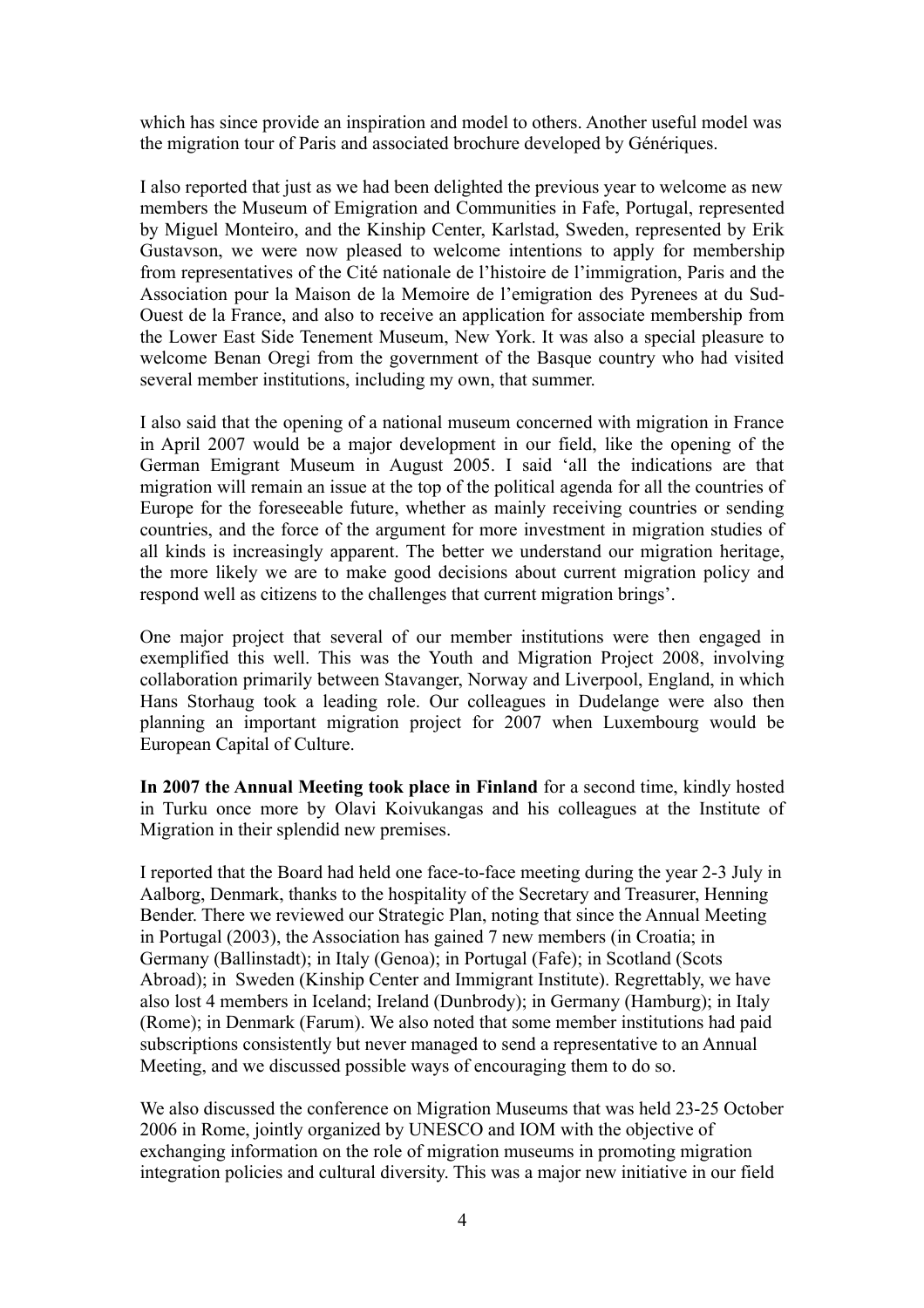and four of our member institutions were represented at the conference (Maria Beatriz Rocha-Trindade and Miguel Monteiro from Portugal, Miguel Benito from Sweden and Agnès Arquez-Roth from France).

In Finland we noted with pleasure the announcement in May that Simone Eick and her colleagues at the German Emigration Center, Bremerhaven had been awarded the title of European Museum of the Year, 2007. Another gratifying development in July that year was the official opening in Hamburg of BallinStadt – 'Port of Dreams – Emigrant World Hamburg', and we were delighted that Ursula Wöst from BallinStadt was there with us in Finland to give a first-hand account of the project.

So far as the work of the Association as a whole was concerned, the main highlight of the year was the news from Antoinette Reuter in Luxembourg that our 'Migration Heritage Route' had been officially approved by the Council of Europe in April, and that there was to be a formal presentation of the charter at a special ceremony to be held in Luxembourg on October 5<sup>th</sup> at which the ambassadors of all our countries would be present.

As Antoinette frequently reminded us in those years, the main activity associated with the 'Migration Heritage Route' was 'Migration Heritage Week', which we designated as 4-14 October. That we have got as far as we did with this project, I need hardly remind you, was largely thanks to the initiative and hard work of Antoinette and her colleagues in Luxembourg in working closely with the European Institute of Cultural Routes.

Another highlight that year was the official opening in July 2007, immediately after the Board meeting in Denmark, of the Museum of Emigation and Communities in Fafe, Portugal. I am glad to have been able to attend that occasion on behalf of the Association at the invitation of Miguel Monteiro and his colleagues. As I have already mentioned, after the Annual Meeting in Lisbon 2003, hosted by Maria Beatriz Rocha-Trindade, some of us made the journey north to the town of Fafe to be shown the ambitious plans for this new museum. Some of us wondered if they were not being overly ambitious, requiring as they did the full backing of the municipal authority. What impressed me especially at the splendid opening was how wholeheartedly not only the municipal authority but also the national government was supporting this imaginative project that daringly incorporates the evidence of migration that is to be found in the townscape, in buildings such as the so-called 'Brazilian' houses.

One of the benefits of attending the opening of the new museum in Fafe, Portugal, was the opportunity to meet with Luc Gruson and Agnès Arquez-Roth of the Cité Nationale de l'histoire de l'immigration, Paris, and also Carine Rouah of UNESCO who was also in attendance. Carine was one of the main organisers of the Rome conference and I am delighted that she has been able to come to address us here in Finland about her project. In choosing to focus on 'museums', I said that I believed that this welcome initiative may be missing a trick: 'A main strength of our Association has been the vision of its founders in seeing the need for all institutions concerned with the documentation, research and presentation of migration to come together. As we know, migration, relatively-speaking, is an 'artefact-poor' area of human experience (unless we are prepared to take the imaginative 'outdoor' approach of our colleagues in Fafe) and our understanding of migration has to rely on the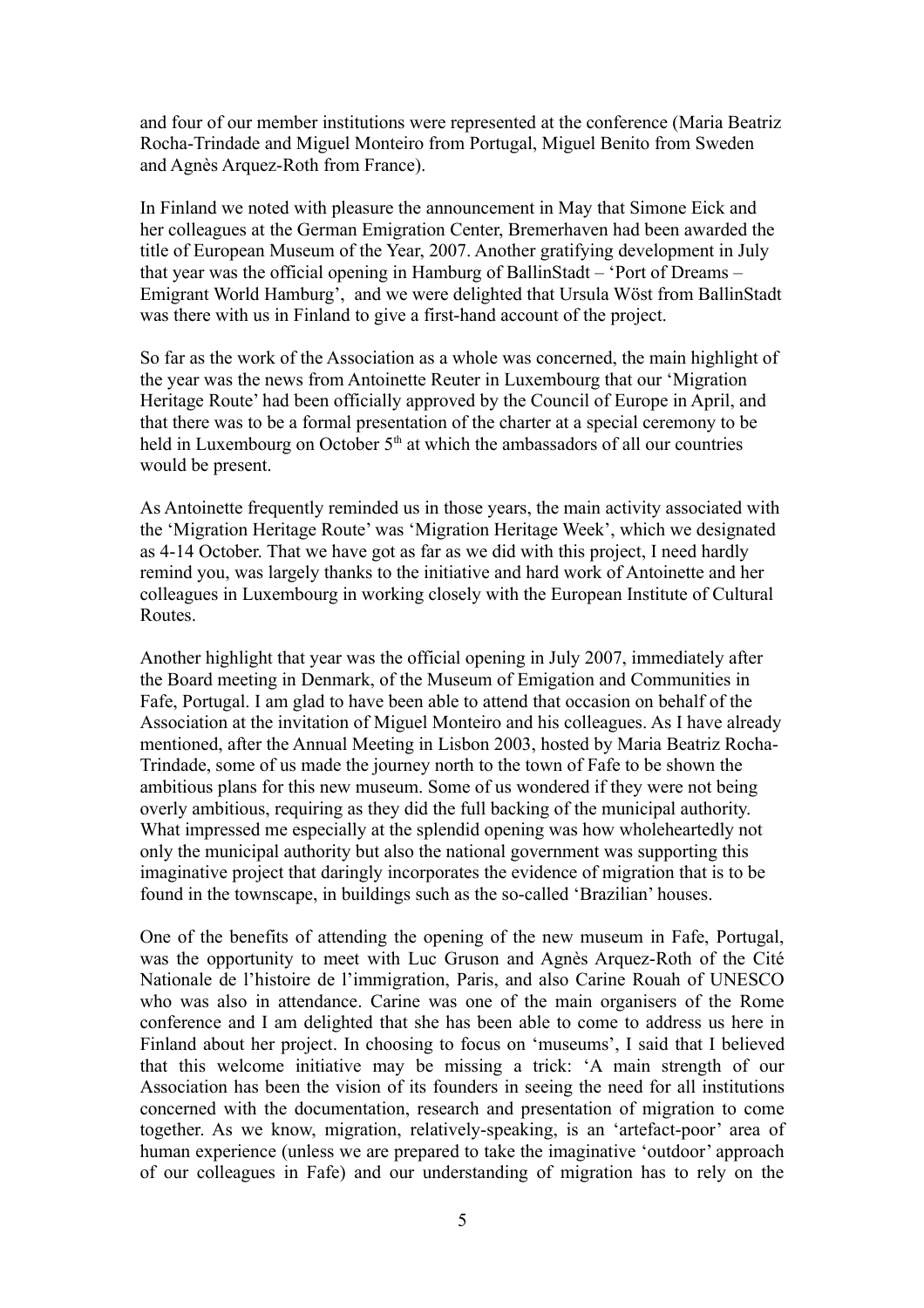collections of libraries and archives as much as on those of museums. We see this, for example, in the way that Bremerhaven avoids the exclusive description of itself as a museum, calling itself the *Deutches Auswandererhaus* or German Emigration Center, incorporating not only a museum but a migration archive that supports family history research.

Nevertheless, I urged that we should listen carefully to what Carine Rouah had to say to us about how she saw things developing and that 'we should be open to new initiatives and proposals from whatever direction they come, bearing in mind the strategic objectives that we have set ourselves'.

I was also privileged that year to be invited to speak about the work of the Association at the Fourth World Congress of Basque Communities Abroad in Bilbao, Euskal Herria, 9-13 July 2007. And I reported that 'if European countries are looking for models for developing the way in which they engage with their diasporas they could hardly do better than to take a close look at how our Basque colleagues manage this issue. The level of investment which goes into this and the results that are achieved are most impressive'. We were glad to have Benan Oregi at our meeting in Finland to tell us about plans for the Basque Migration Archives project.

In Finland I also noted that the Museums Association would be debating at its annual conference later that month in Glasgow 'Does the UK need a migration museum?', and we looked forward to the official opening of a new national migration museum in France on 10 October.

**In 2008 the Annual Meeting was in Italy**, hosted by Fabio Capocaccia and Silvia Martini and their colleagues at the International Centre of Italian Emigration Studies (CISEI) in Genoa in the splendid setting of the Palazzo San Giorgio, where the modern system of accounting was developed. No doubt many of us who were there have recalled it to mind in thinking about what has been happened subsequently to the world banking system!

I reported that Fabio and Siliva had not only hosted a visit by Henning Bender on behalf of the Association in October 2007, as agreed at our meeting in Turku, but also a meeting of the Board in Genoa in April 2008 – both indications of the commitment of CISEI in bringing AEMI to their new institution.

The Board meeting in Genoa was particularly valuable because we were able to bring Carine Rouah from Rome to meet with us and continue the very important discussion that we had begun in Turku in 2007 about possible cooperation between AEMI and the newly-formed International Network of Migration Museums of which Carine was the volunteer Project Manager. As an initiative of UNESCO, originating in a conference held in Rome in October 2006, the International Network of Migration Museums aims to offer a Web interface to assist the growth of the international network of migration institutions, to support the activities of migration museums and to facilitate the interactions among them.

The main concern of the Board at our meeting in Genoa was to clarify the relationship between membership of AEMI and membership of the International Network of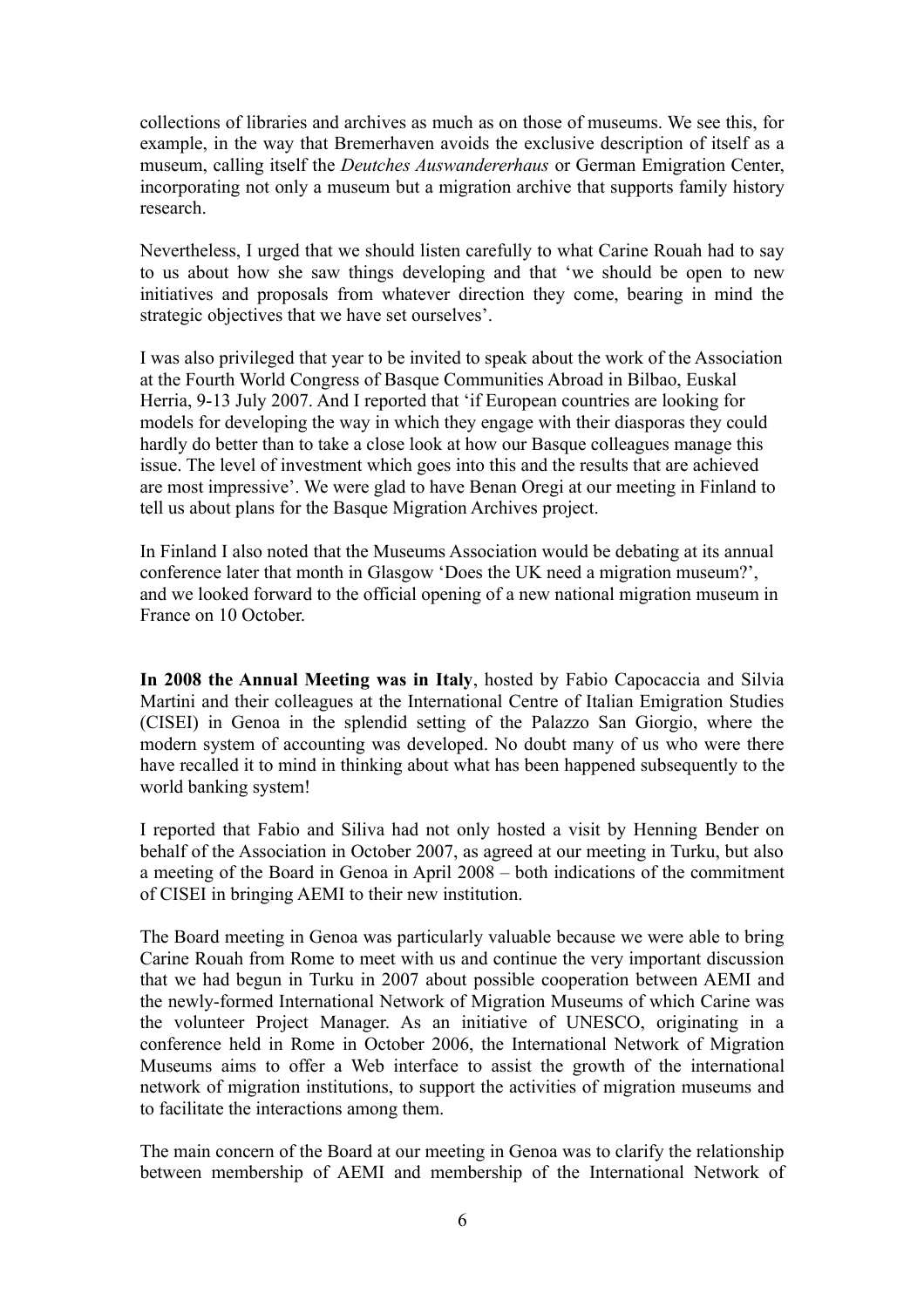Migration Museums. Some but not all AEMI members were already members of this new Network. The question to be clarified was whether all AEMI members were eligible for membership of the Network. This is an important issue because AEMI includes, as its name is intended to indicate, various types of migration institutions as members: museums, libraries, archives, heritage centres and research institutions or study centres, whereas the name of International Network of Migration Museums suggests that it has an exclusive focus on migration museums, as distinct from other types of migration institution. Carine Rouah explained that so far as membership of the Network was concerned it was intended that the term 'museum' should be interpreted inclusively rather than exclusively. Institutions which are not strictly speaking museums are already members. All members of AEMI would therefore be welcome to join the International Network of Migration Museums.

We found ourselves in agreement that the special nature of migration museums is such that they depend for their success on developing archive and library collections of migration records (especially passenger lists, letters, photographs, oral histories, published autobiographies and biographies) as well as museum collections of migration-related objects. The migration museum is a new kind of institution that should embody the idea of partnership between museums, libraries, archives and research or study centres. Your Board argued that it would be unfortunate if the name of International Network of Migration Museums were to give the impression that museums were being privileged to the detriment of libraries, archives, heritage centres and research and study centres which share the objectives of this Network. A powerful way of signalling that this Network is concerned to include all relevant institutions, we suggested, would be simply for it to change its name. I was pleased to report that the Network was in the process of changing its name to the International Network of Migration Institutions, with the explanatory strap line – 'promoting the public understanding of migration', see: [\(http://www.migrationmuseums.org/web/index.php?](http://www.migrationmuseums.org/web/index.php?page=home) [page=home\)](http://www.migrationmuseums.org/web/index.php?page=home). Members may recall how I wrote after that meeting urging all AEMI members that, given this clarification, we should all consider joining the International Network of Migration Institutions.

In Genoa we also discussed with Carine how this network might grow over the next five to ten years and it seemed likely that in expanding it would need to develop a regional structure. Institutions in different regions (such as North and South America and Australasia where there are already important groupings) may find it more practical to come together for face-to-face meetings annually - as AEMI does at present in Europe. A meeting of the global network may then be practical only every 3-5 years.

Finally, we discussed how we might mitigate the clash in dates of the AEMI Annual Conference in Genoa and the International Conference organized by Museo de Historia de la Inmigración de Cataluña that was planned to gather members of the International Network of Migration Museums in October 2008 in Barcelona, Spain, and how best to promote European Migration Heritage Week 2008. Unfortunately it did not prove practicable to arrange a video link-up for the programmes of our two conferences.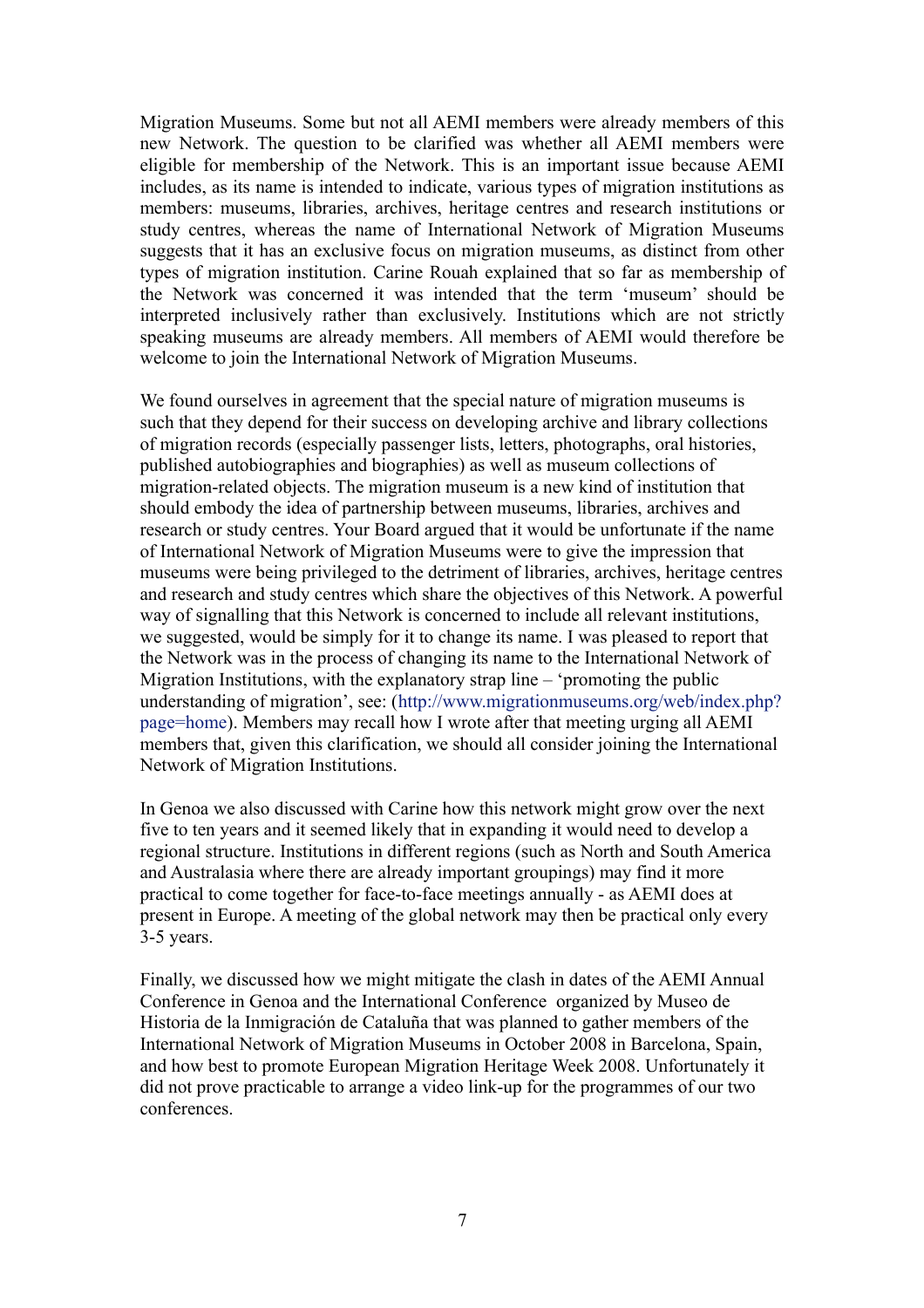What we managed to agree in principle was that instead of having two separate conferences the following year, the International Network would co-operate with AEMI in its Annual Meeting in 2009.

We found ourselves in agreement that the special nature of migration museums is such that they depend for their success on developing archive and library collections of migration records (especially passenger lists, letters, photographs, oral histories, published autobiographies and biographies) as well as museum collections of migration-related objects. The migration museum is a new kind of institution that should embody the idea of partnership between museums, libraries, archives and research or study centres. Your Board argued that it would be unfortunate if the name of International Network of Migration Museums were to give the impression that museums were being privileged to the detriment of libraries, archives, heritage centres and research and study centres which share the objectives of this Network. A powerful way of signalling that this Network is concerned to include all relevant institutions, we suggested, would be simply for it to change its name. I reported that the Network was in the process of changing its name to the International Network of Migration Institutions, with the explanatory strap line – 'promoting the public understanding of migration', see: [\(http://www.migrationmuseums.org/web/index.php?page=home\)](http://www.migrationmuseums.org/web/index.php?page=home). Members may recall how I wrote after that meeting urging all AEMI members that, given this clarification, we should all consider joining the International Network of Migration Institutions.

In Genoa we also discussed with Carine how this network might grow over the next five to ten years and it seemed likely that in expanding it would need to develop a regional structure. Institutions in different regions (such as North and South America and Australasia where there are already important groupings) may find it more practical to come together for face-to-face meetings annually - as AEMI does at present in Europe. A meeting of the global network may then be practical only every 3-5 years.

Finally, we discussed how we might mitigate the clash in dates of the AEMI Annual Conference in Genoa and the International Conference organized by Museo de Historia de la Inmigración de Cataluña that will gather members of the International Network of Migration Museums in October 2008 in Barcelona, Spain, and how best to promote European Migration Heritage Week 2008. Unfortunately it has not proved practicable to arrange a video link-up for the programmes of our two conferences but I trust that there will have been some communication between Genoa and Barcelona during these days to our mutual benefit.

What we have managed to agree in principle is that instead of having two separate conferences next year, the International Network will co-operate with AEMI in its Annual Meeting in 2009. It remains to be determined by our Annual Meeting where exactly our meeting will take place. As last year in Turku we are in the happy position of having received firm offers from two member institutions to host our next meeting in 2008, both in Germany: the German Emigration Center in Bremerhaven and BallinStadt in Hamburg. I have been involved in discussions with both institutions to see if it may be practicable to combine in some way in the organisation of the programme so that we may have an opportunity to visit the splendid new facilities of both.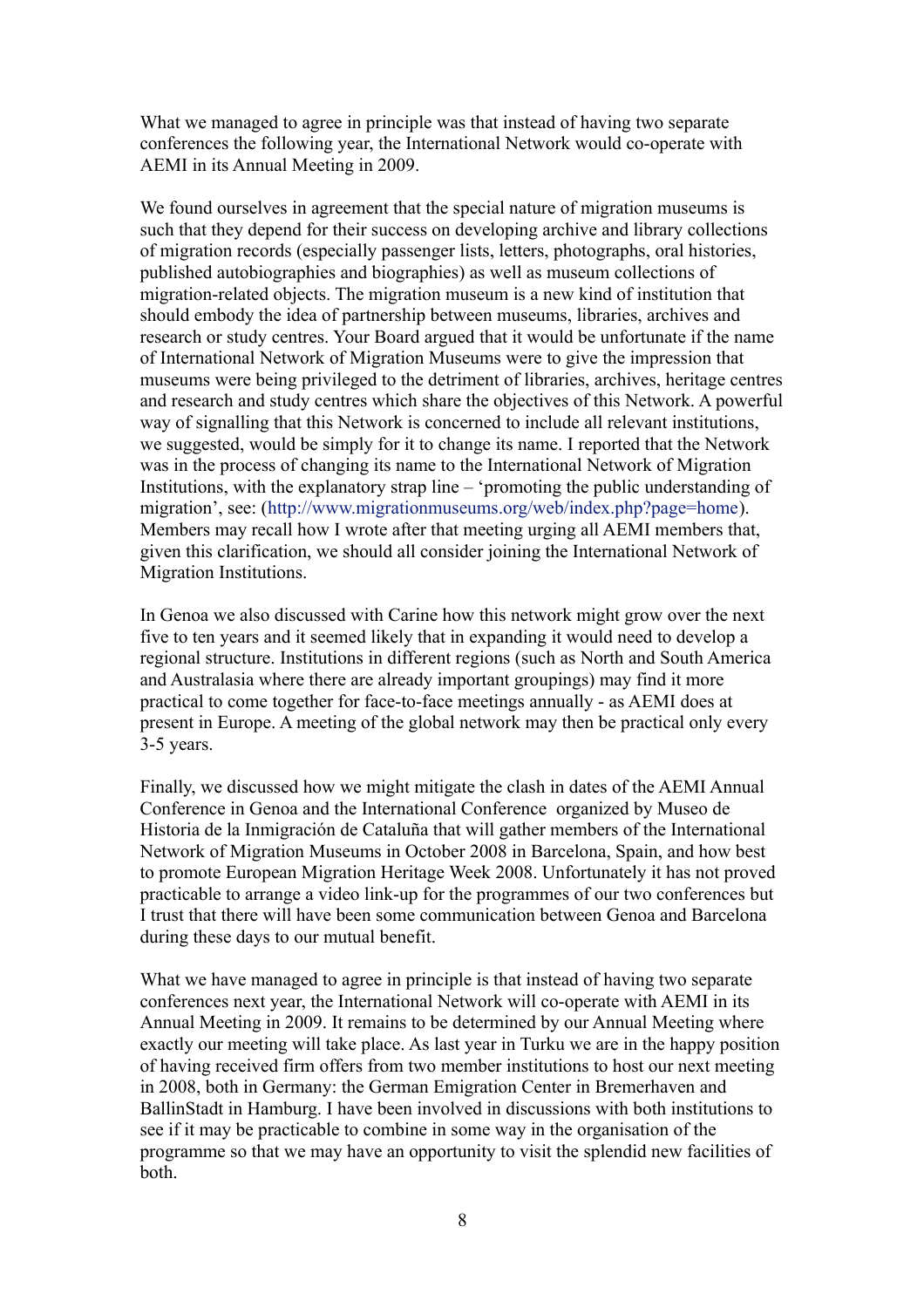Another development that year that I reported on was the meeting in Brussels on 16 May which Antoinette Reuter kindly invited me to attend in order to discuss the development of the European Migration Heritage Route. Present at the meeting was Luc Verheyen, representing the Red Star Line project in Antwerp, which has ambitious plans for opening a new migration museum there in three or four years time. Subsequently, Luc sent his colleague Torsten Feys on a fact-finding mission to various other AEMI institutions, including our own in Northern Ireland, and I am glad to say that Torsten was able to be with us in Genoa on behalf of his institution with a view to joining the Association.

A second development that year was initially less happy. Members will recall the urgent appeal to the scientific community and general public made in July by colleagues in the Institute for Migration and Ethnic Studies in Zagreb, Croatia, who kindly hosted our Annual Meeting in 2006. This concerned the manner of the appointment of their new Director and I believe it is a case that illustrates the importance of the Association. Were our own institutions to be faced with a similar situation, to whom could we turn? The fact that the Institute was prepared to send our old friend Ruzica Cicak-Chand to attend our meeting in Genoa as its representative we took as a good sign that things there were on the mend.

The third development was altogether a happy one. I was delighted to be contacted in August by another old friend of the Association Jürgen Rudloff in Bremerhaven. As a result of his long-time dedication to the initiative of building an international emigration museum in Bremerhaven, he was awarded a medal by the Federal President, Horst Köhler. This was presented to him at a ceremony on 5 September, hosted by the Chief Magistrate of the senate of the Free Hanseatic City of Bremen.

I reported that I thought that there were signs generally that there was a growing interest in the work of institutions such as ours and their relevance to the whole question of social integration. A number of major conferences I thought bore witness to this. These included the symposium on Intercultural Dialogue in March 2007 at the Cité nationale de l'histoire de l'immigration, Paris, which hosted our Annual Meeting in 2005. We congratulated colleagues on their successful opening on 10 October 2007. The launch of the splendid Youth and Migration website, which many members will recall having seen demonstrated by Hans Storhaug in previous years in its pilot stage of development, was launched in Norway on 25 September as part of a youth conference that brought together in a 'Global Village' over sixty young people from nine different countries, within the Stavanger 2008 programme as European Capital of Culture along with Liverpool. There was also the conference on 'Musuems, Migration and Interculturality' taking place in Barcelona at the same time as our own in Genoa. Coming up later in October there were major conferences in Berlin and Bonn that were both addressing the issue of migration museums.

This was the year that Henning Bender tendered his resignation as Secretary and Treasurer of the Association having served in those posts since the initial meeting in Aalborg in 1989. He had retired that year as Director of the Danish Emigrant Archives in Aalborg. We thanked Henning warmly for all his sterling work on behalf of the Association, not least in ensuring in his inimitable way that we were all more or less prompt in the matter of our subscription.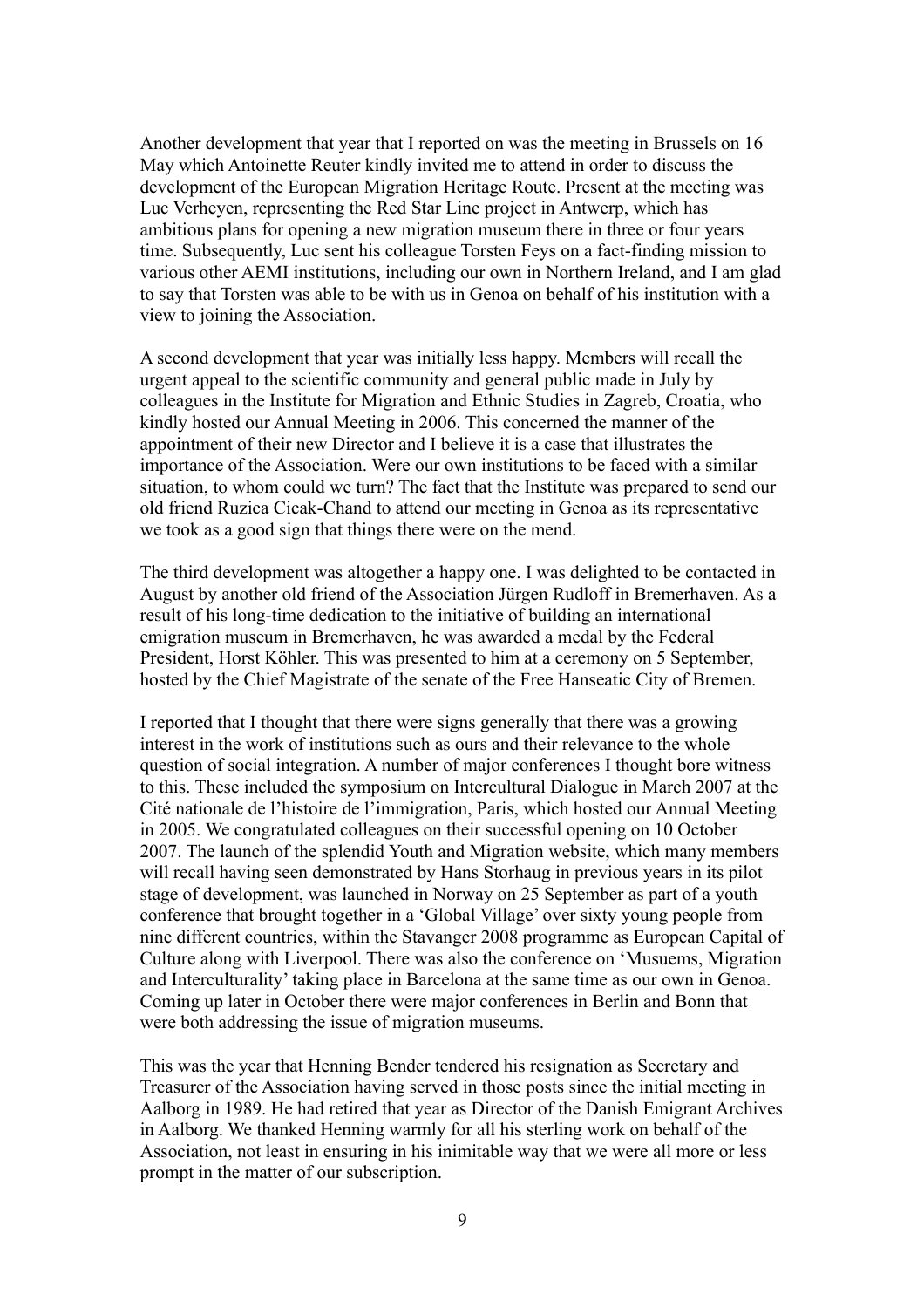**In 2009 the Annual Meeting took place unusually in two venues in Germany**. We were kindly hosted by Simone Eick and Aislinn Merz and their colleagues at the German Emigration Center in Bremerhaven and Maja Berends and her colleagues at the BallinStadt Emigration Museum in Hamburg. This was a remarkably successful effort of inter-institution co-operation. In moving between the two institutions we in fact were modelling the idea of a European Cultural Route based on the theme of Migration that has been a central concern of the Association in recent years.

In Bremerhaven and Hamburg we were joined by Carine Rouah and colleagues from the International Network of Migration Institutions (INMI). I expressed gratitude to Jens and Eva for their work in the posts of secretary and treasurer that were previously combined in the person of Henning Bender from the establishment of the Association in 1989 until his retirement the previous year. We were also grateful that our Journal Editor had been restored to full health, having had to miss the previous year's meeting and had our *Journal* back on track.

A continuing issue of concern that year had been future cooperation between AEMI and the International Network of Migration Museums of which Carine Rouah was the volunteer Project Manager. As an initiative of UNESCO, originating in a conference held in Rome in October 2006, the International Network of Migration Museums was established to offer a Web interface to assist the growth of the international network of migration institutions, to support their activities, and to facilitate the interactions among them. In order to signal more clearly that the Network welcomes to membership not only museums but also libraries, archives and research centres, it had been re-named Network of International Migration Institutions. I said that at that meeting that 'I think it is fair to say that we have a shared understanding that the special nature of migration museums is such that they depend for their success on developing archive and library collections of migration records (especially passenger lists, letters, photographs, oral histories, published autobiographies and biographies) as well as museum collections of migration-related objects, and that the 'migration museum' is a new kind of institution that should embody the idea of partnership between archives, libraries, museums and research or study centres. We hope therefore that 'migration institutions' in both our names will help to promote this inclusive approach and spirit of collaboration'.

It was with great regret that year that I had to decline kind invitations from Erik Gustavson at the Swedish American Center in Karlstad, to attend not one but two splendid events. Nevertheless the Board was at least represented on the first occasion by our Secretary and Treasurer. I did represent the Association and speak about its work at two conferences in October last year, the first in Berlin on 'Migration in Museums – Narratives of Diversity in Europe' (23-25 Oct) and the second in Bonn where the Metropolis included a section on 'Mobility, Integration and Development in a Globalised World: Migration Museums' (27-31 Oct), to which Carine Rouah also contributed.

A particular pleasure that year was the other half of Ireland was once again represented in the Association by Seán Reidy, director of the Dunbrody and Ros Tapestry Projects of the JF Kennedy Trust.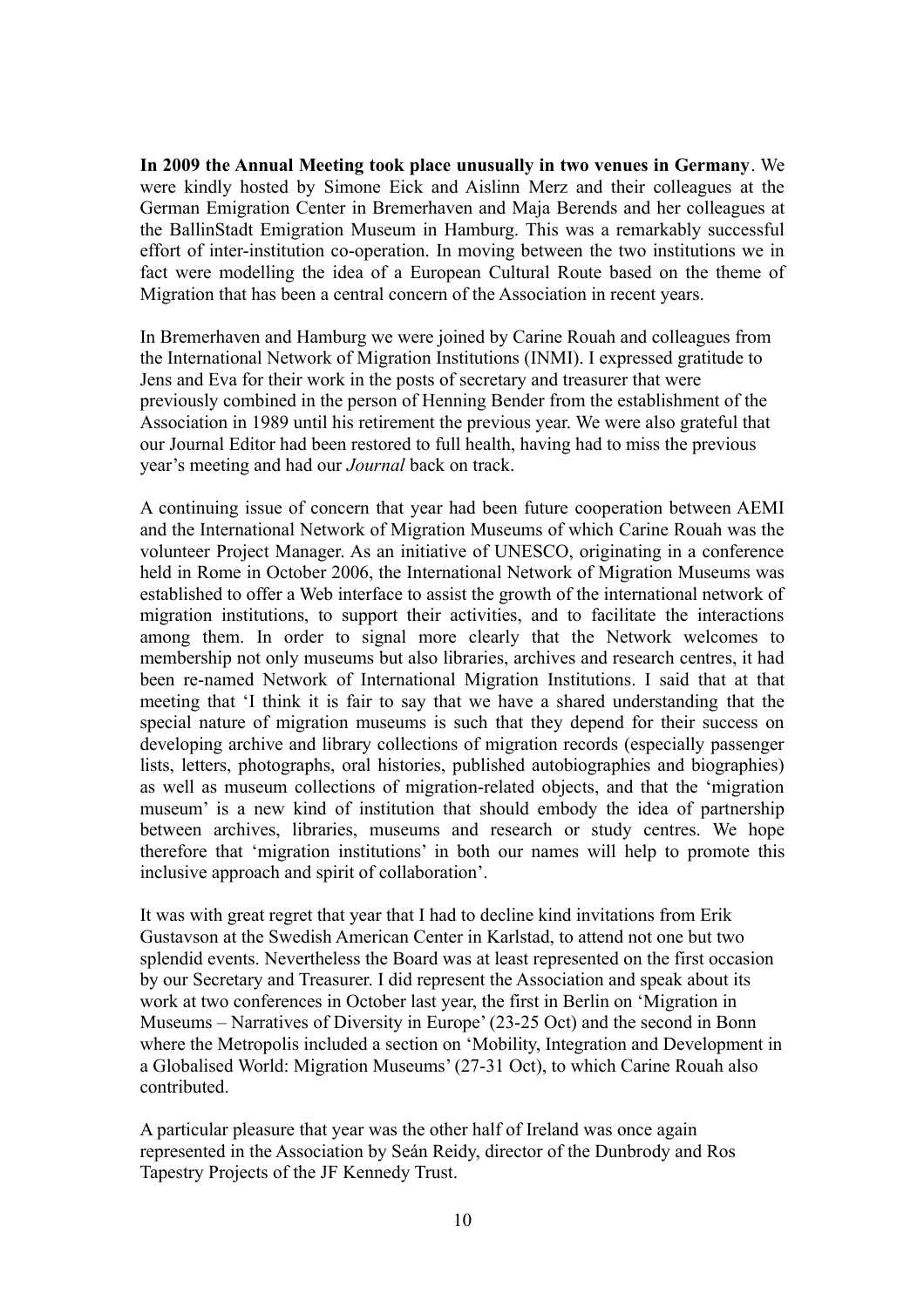**In 2010 our Annual Meeting took place in Bilbao in the Basque Country, Spain -**another iconic port city of transformation. There we were hosted kindly by Benen Oregi and Andoni Martin and colleagues.

I reported that apart from meeting in Bilbao immediately before the General Meeting in the grand surroundings of the Guggenheim Museum, the Board had not met together face to face that year and I warned that:

while this may be economical in terms of saving on travel expenses, it is not a good policy in the long term. If your Board hopes to give strategic direction to the Association beyond the organisation of the Annual Meeting and production of the next issue of the *Journal*, it is important that they come together to reflect on progress to date and plan for further development. The value of face-to-face meeting is apparent each year at our Annual Meeting where friendships are formed and the mutual trust necessary to sustain common projects developed. Therefore I hope that your Board will meet at least once in the coming year, probably in January or February because as we approach our twentieth anniversary year, for there is much to consider.

I am pleased to be able to report that your Board did indeed manage to meet face to face this year in Aalborg, about which more later.

The fiftieth anniversary celebration of the Swedish-American Center, Karlstadt and the fifth anniversary celebrations of the German Emigration Center, Bremerhaven in 2010 were greatly enjoyed by the members who were able to attend.

A matter of regret was that the year did not see much progress by way of closer cooperation between AEMI and the International Network of Migration Institutions (INMI). Nevertheless, a good sign of growing contact between migration institutions within and beyond Europe was the welcome presence in Bilbao of colleagues from the United States and Australia, as also were the strong connections with institutions in South America evidenced by our Basque and Portuguese colleagues.

I concluded my report by saying:

There is little doubt that AEMI has the potential to grow into a large organization. Our association continues to welcome small, medium and large-sized institutions but the onus in expanding the Association must necessarily fall on the larger institutions, which have the resources better able to support the kind of work involved. As in previous years, I would again urge members to consider that a sign that that our Association will have made the shift from a medium-size organisation to a large one will be when the general expectation is that the Chairman of the Board will not normally serve more than one three-year term. Your present Board has one more year to run before its three-year term is complete, and also my third term as Chairman and now is the time to consider urgently how best to bring on new talent while maintaining some continuity. One way of doing this may be to extend the membership of the Board (bearing in mind the need to achieve a good gender and geographical balance) to include a vice-Chair who would in due course serve a term as Chair.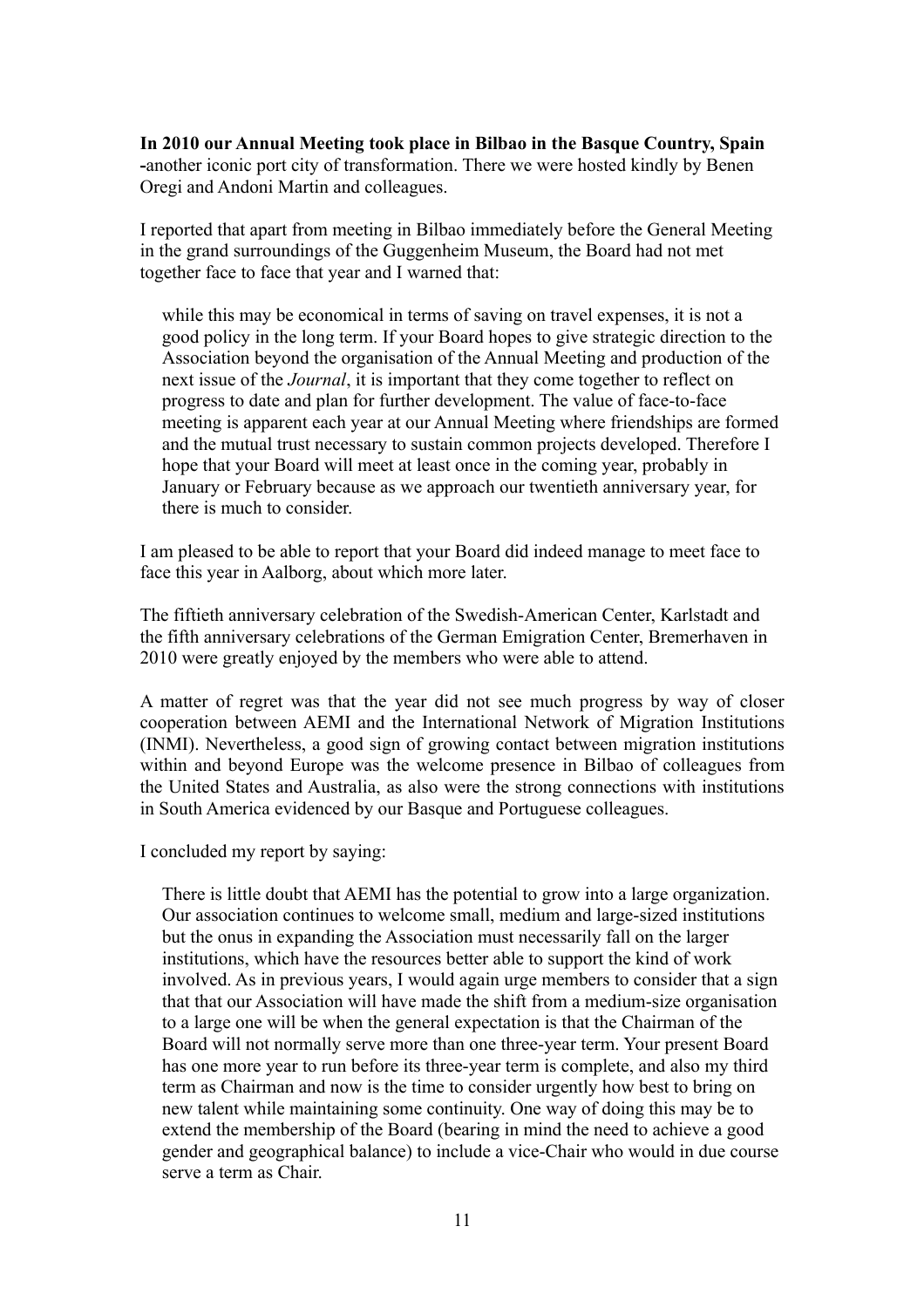I then quoted an old Basque saying, *zenbat buru, hainbat aburu* (there are as many options as people) to make the key point:

we have an Association with considerable achievements to its name in its twentyyear life, thanks largely to the foresight and positive spirit of its founders, which we plan to celebrated in the next issue of our Journal. As we contemplate the next twenty years, and as our deliberations here have shown, we continue to be ambitious in our aspirations for the public understanding of migration mediated through our different kinds of member institutions - museums, libraries, archives and university-based research centres.

Having been indulged this far by your patience in this review of the work of your Board over the last nine years, I turn finally to what we have been doing over this last year since we met in Bilbao.

As I mentioned, the Board met this year face-to-face in Aalborg on 4-5 April 2011, thanks to the hospitality of Jens Topholm and his colleagues. As well as helping Jens to plan the programme for this meeting, we gave some thought to the composition of the new Board to be elected at this Annual General Meeting and the desirability of designating the post of Vice-Chair, which will be proposed in due course. We also gave consideration to the strategic aims that we are bequeathing to the new Board. Apart from the *Journal,* which I hope all agree has been a most worthwhile initiative and one to be maintained, our strategic objectives remain threefold:

- 1. Promotion of the 'European Migration Heritage Route' as Cultural Route
- 2. Development of a new on-line 'European Migration Heritage Resources Portal'
- 3. Enlargement of the network of the Association of European Migration Institutions to include at least one member institution in each European state

The event that brought home to me this year the importance of the work that we are about, summed up in the theme of our meeting 'Migration History Matters' was receiving an invitation to attend a seminar on 'Migrants and Intellectual Life' in London on 13 July in the London School of Economics, organised by those who are promoting the idea of a Migration Museum for Britain. Amongst the distinguished speakers was Sir Harry Kroto, who won the Nobel Prize for Chemistry in 1996. This is how the seminar was introduced [\(http://www.migrationmuseum.org/2011/05/early](http://www.migrationmuseum.org/2011/05/early-evening-seminars/)[evening-seminars/\)](http://www.migrationmuseum.org/2011/05/early-evening-seminars/)

Migrants are often presented as a burden, but no one can deny the impact they have had on Britain's intellectual life. One quarter of Britain's Nobel Prize winners in science were born abroad. Our religious, philosophical and ideological heritage has often been inspired by migrants, from royal patrons (Prince Rupert, Prince Albert) to refugees (Ralf Dahrendorf, Isaiah Berlin). It is rarely noticed on the migration balance sheet, but our science, philosophy, critical and spiritual life has been repeatedly shaped and reshaped by newcomers.

I take this to be a sign of the urgent need, not just in Britain, for each country to have a 'focal point' for the issue of migration, such as Ellis Island has become for the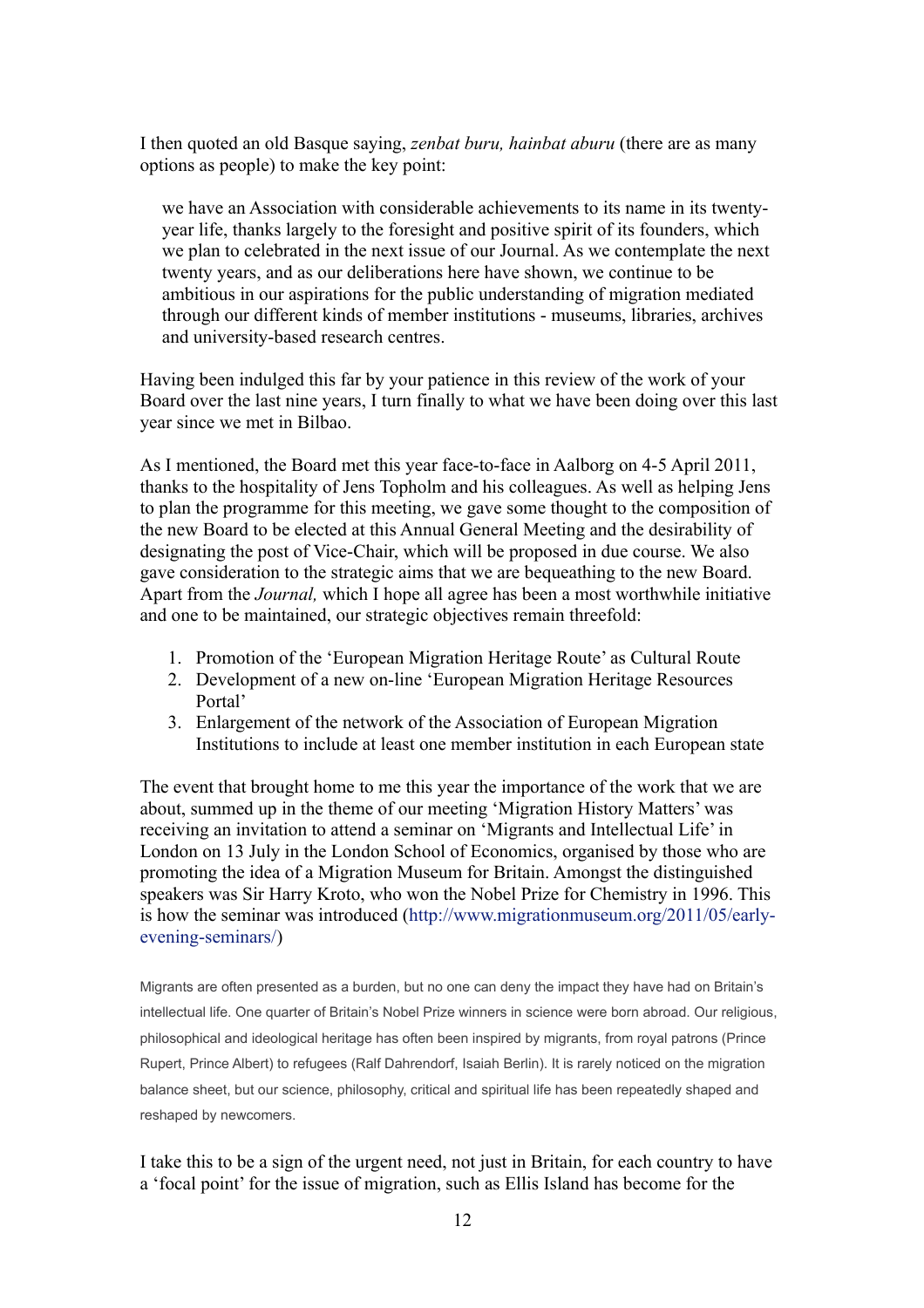United States, Pier 21 for Canada, and our own institutions, to a greater or lesser extent in our countries – the need for an institution that will promote the public understanding of migration in a globalising world that, one way or another, makes migrants of us all.

In closing my final Chairman's report I would like to return to the words of the Association's first Chairman, with which I opened. Our concern as members of the Association of European Migration Institutions is indeed with 'one of the central aspects of the human condition: the movement of individuals and groups, and the consequent meeting of peoples of different races, languages, cultures and social organizations' and the fundamental basis of the Association indeed remains 'friendly communication across boundaries, the counterweight to angry communication through violence'. It has been a great privilege for me to have been your Chairman over the last nine years. In commending to you the work of your Board over the last year I would like to thank you all for the confidence you have placed in me and for the support that you have given to the work of the Association. I believe there is no doubt about the continuing importance of the Association in its vital work of promoting the public understanding of migration; and in carrying that work on I can only wish that you continue to give incoming Board, and the new Chair in particular, the kind of support that will enable the Association to go from strength to strength. Thank you.

Brian Lambkin Chairman, AEMI 22 September 2011